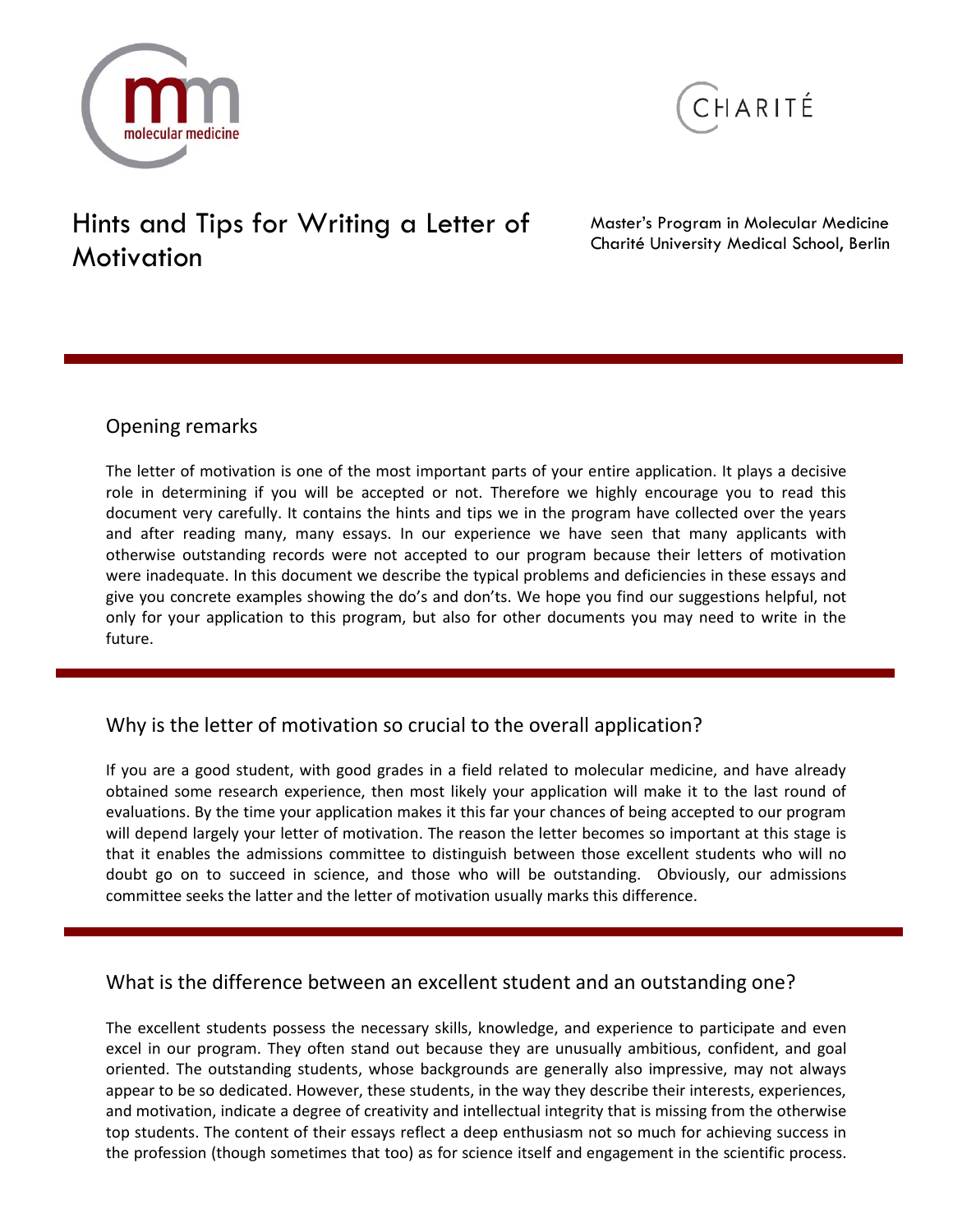



In the picture they paint of themselves, their curiosity dazzles. The words and phrases they choose demonstrate creativity and an innate ability to think outside the box. If you are such a student, or aim to be, then it behooves you to do your best to show us these characteristics in your letter of motivation.

## How do I show that I am an outstanding student?

The quick and dirty answer to this question is very simple. Show, don't tell. You will read these words repeatedly in this document. They hold true not just when it comes to writing letters of motivation, but for writing just about anything. For some people this command extends to an entire life strategy or philosophy in and of itself. But for now, let us stick to the more practical aspects of writing your letter of motivation.

An important corollary follows from the general suggestion, "Show, don't tell" and it certainly applies here. A good letter of motivation depends not only on WHAT you write, but HOW you write it. Keep this corollary in mind as you read through the rest of this document, and as you write your own essay (or anything else for that matter). A quick example; anyone can write "I am highly motivated to study molecular medicine." In fact, that sentence probably appears in about 50% of all the essays we receive. It shows up so often that has become a meaningless cliché at this point. And while it may be true for you, and is an important point to get across, if you write it like that you are unlikely to be accepted. Thus, you need to consider carefully HOW you can express this statement so that you SHOW you are motivated, rather than just TELLING us you are.

# Specific Directions; Describe your Background

Any letter of motivation should include a description of your background. At first glance this requirement may appear unnecessary since the application form requires that you include background information already. But that information comes across only as one-dimensional facts; your grades, what classes you took, where you studied. These facts are, of course, vitally important, but they tell us little about you as a person. When you describe your background in your own words, you finally have an opportunity to show us who you are by HOW you describe your experiences.

#### Are you a machine?

"I took general and organic chemistry. These were excellent classes. I enjoyed them so much I decided to major in chemistry."

#### Are you a poet?

"I felt the connections between the molecules, the types of different bonds, as trembling vibrations awaiting the pondering thrills of electronic exchanges."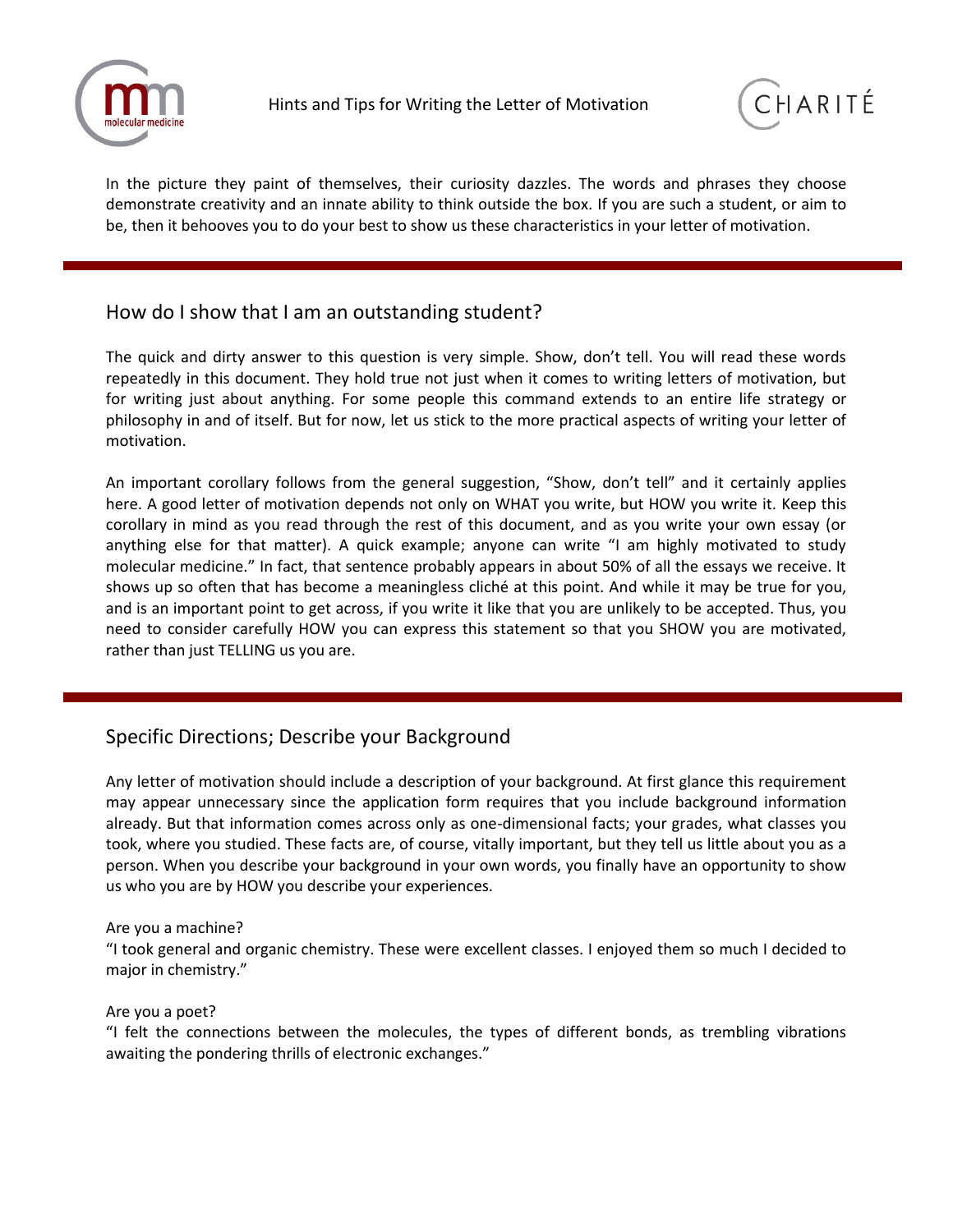



#### Are you a bureaucrat?

"After completing the required courses in chemistry and biology I went on to fulfill the more extensive requirements for a degree in molecular medicine. I graduated with honors and was ranked  $7<sup>th</sup>$  in my class."

Think about how you could describe the classes you took which are relevant to our program in such a way that you come across as an enthusiastic, curious, driven **scientist**. To help you here, you may want to consider what exactly it was about your favorite classes that you liked. Was there something about the information presented in those classes which you found particularly intriguing? Mystifying? Fascinating? Perplexing? If so, how exactly did this reaction manifest itself in you? Did you find yourself staying up all night to read your text books? Or talking non-stop about genetic mutations to your mother? The more you can delve into your own positive experiences of enjoying science, the more your unique personality will show through. By **showing** us these details you are also avoiding **telling** us in a boring way that you really like science. But watch out! You must be VERY honest in your descriptions. As soon as you start to exaggerate, you will sound ridiculous. Only if you remain brutally honest will you come across as seriously enthusiastic.

## The First Draft

When you first start writing your letter of motivation, allow yourself to go crazy. Write absolutely ANYTHING and EVERYTHING that comes to your mind as you think about all the ways you liked (and maybe also disliked) your experiences with science so far. Take it to an extreme; describe the looks, feel, taste, sound, and even smell of your feelings and experiences. These descriptions will often supply you with excellent, and very unique, verbs and adjectives that you can use later in a more polished version. For example, every time you find yourself writing one of those cliché sentences like "I really loved my course in biochemistry," you can replace it with sentences like "I found the dynamic/sleek/intricate/raw interactions involved in DNA transcription burned/sizzled/chimed/ in my imagination." Okay, that might be over-doing it a bit, but you get the idea.

At this stage you shouldn't worry about trying to write a formal essay. In fact, if it helps, you may just want to make a list of the classes, laboratory experiences, topics, questions, papers and techniques that you have come across so far. Then, next to each item on your list, force yourself to generate a list of verbs and adjectives that describe your reaction to that item. If you find yourself writing adjectives like "cool," "amazing," "fascinating," then try again. These are totally boring words that appear in every essay. To dig deeper, ask yourself what, exactly, you thought was cool about learning PCR. **Why** did you find tumor genetics fascinating? How is bioinformatics amazing? If you are really clever, you will be able to think up your own questions to make yourself generate ever more specific descriptions. The more specific and unique your verbs and adjectives become, the more you will reflect the depth of your intellect and enthusiasm. And again, the more you can include specifics, the more you will be **showing** us that you loved learning about the immune system, rather than just **telling** us. If you can't think of anything, then perhaps you should ask yourself if molecular medicine is really the program for you.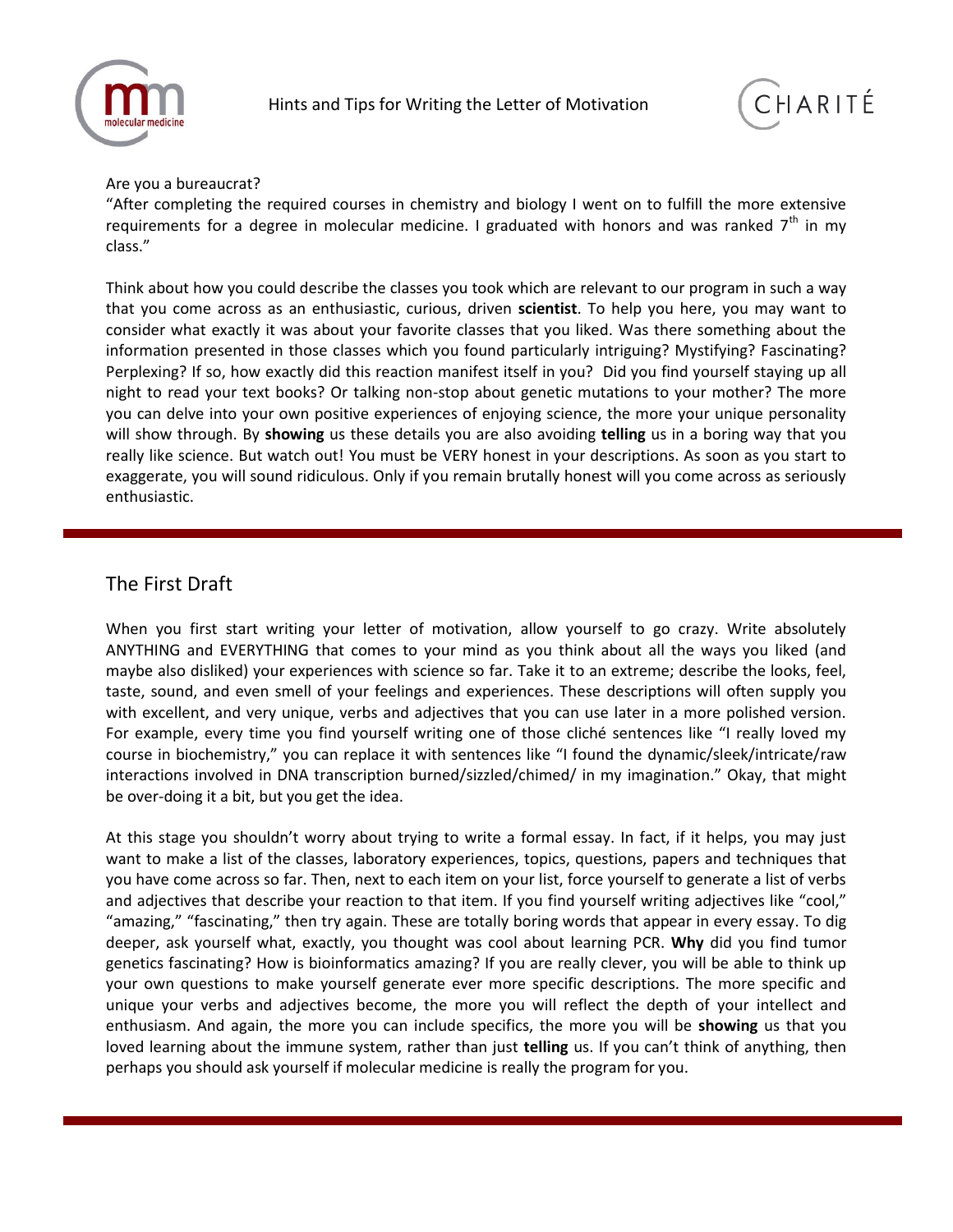



#### What to Avoid -- Clichés

This is one of the most common mistakes students make when writing their letter of motivation. Typical clichés include the following:

*"I am highly motivated to study molecular medicine in your program."*

*"My greatest ambition is to pursue scientific research at the highest level."*

*"I have always been interested in science and especially biology. My interest goes back to when I was a child and …."*

*"I have always been fascinated by scientific research / molecular mechanisms of disease / the scientific method / laboratory research."*

Sentences such as these appear so often in the essays the admissions committee reads that they almost become meaningless. "Almost" meaningless because they implicitly provide an important insight into who you are and how you think: Clichés such as the ones above tell us that you lack the ability to think originally; that while you may have earned excellent grades in the past, you are more of a parrot than a scientist; that you have not taken the time to work very hard on your letter of motivation and therefore you are either intellectually lazy, or arrogant enough to think that what you have written quickly will be good enough, or you don't really care about being accepted, or all of the above.

A single cliché in your essay can be enough to remove you from the list of candidates. Thus, you should make every effort to avoid these statements. If you have read this document carefully then you know how to dig deeper into your unique experience, write specifically about what motivates you, and be very honest in the way you write. If you do that then the clichés will automatically disappear because no one has had exactly your experiences.

#### How to Avoid Clichés

While the use of clichés in your essay is certainly to be avoided, don't worry if they appear in early drafts of your essay. That is quite normal because you are probably just beginning to think about what truly motivates you. You shouldn't expect to automatically come up with deep motivations and be able to describe them eloquently. In fact, your first draft might look like this:

*"I have always loved science. I always loved my science classes best when I was in school. When I reached university, there was no doubt in my mind that I would pursue a major in one of the sciences. It was really just a question of which one as I found all the basic scientific fields so interesting. However, I finally decided to study biology because I liked that topic in science the best. At the university I had the opportunity to work a great deal in the lab. I loved learning*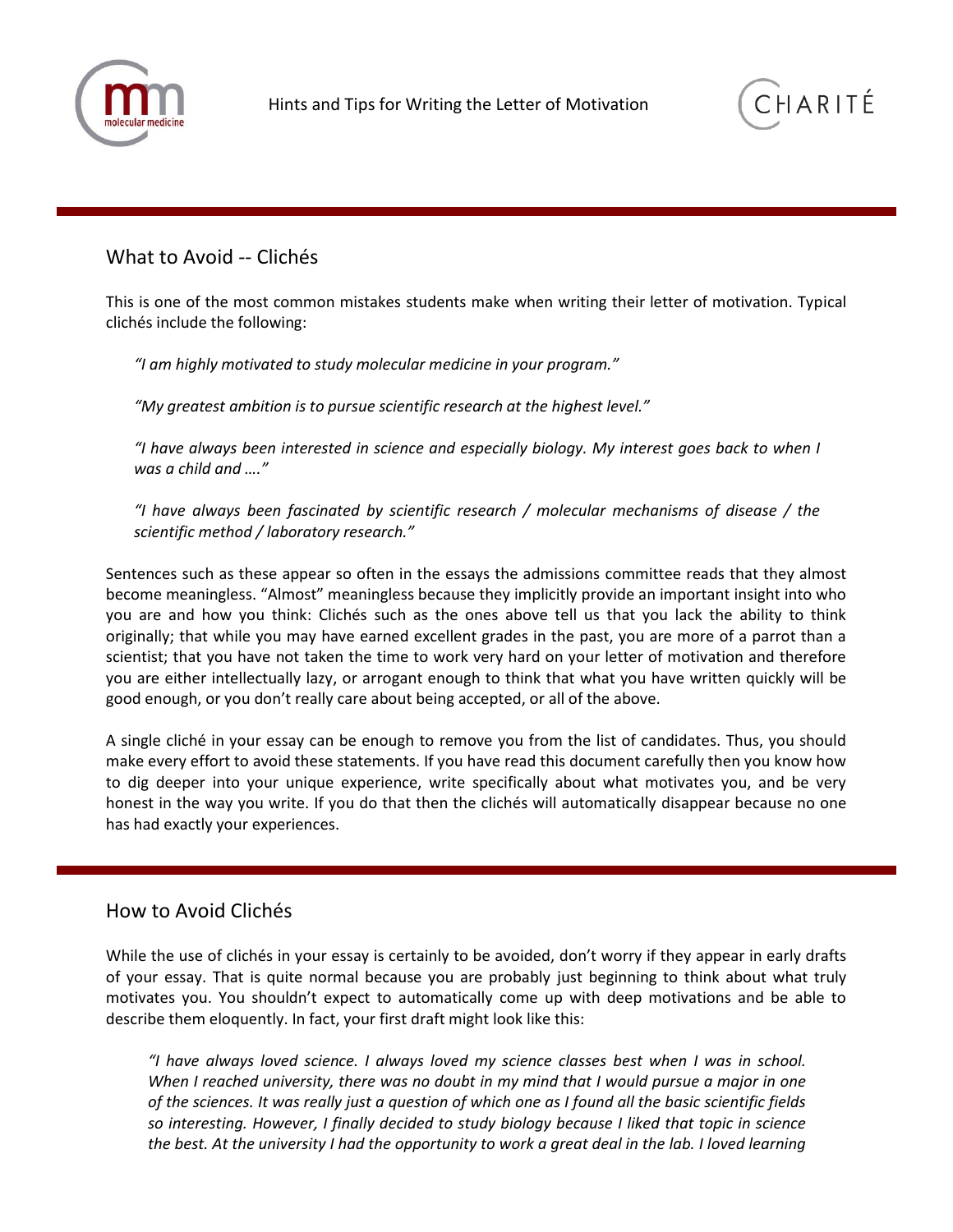



*new techniques and seeing how experiments worked. This was so much fun that I decided I would like to pursue research after I graduated. That is why I am so eager and motivated now to attend your program. I know that I am highly enthusiastic, capable of working hard, and am quite ambitious to achieve the best that is possible."*

As you can see, the example above is full of clichés, but if it honestly reflects the candidate's experience, then it is a good start. All the author needs to do is dissect each sentence and ask themselves questions that will make them think more deeply about what they have said.

Let us assume you wrote the paragraph above. You could start with the first sentence and ask "Why have I always loved science? What exactly was it about science, as opposed to art or literature or history that I liked so much?" If the initial answer to those questions is "well, I just thought it was so cool to learn how real things worked," then dissect that statement too. Why did you think that was so cool? Keep repeating these questions, perhaps even over the course of a few days, until you come up with very specific reasons.

Don't expect answers to pop into your head immediately. Know that some people ponder these questions for the whole life and never really come up with good answers. In fact, most people never bother to think about why they do what they do, or like what they like, or study what they have decided to study at all. If you even make an effort in your essay you will already be pretty far ahead of the game. Also keep in mind that you are young and that knowing yourself well, and the ability to think deeply about anything, is not something you have had a chance to practice very much, if at all. What's more examples that illustrate the process of questioning rarely float around in most cultures (especially where television is prevalent). Thus, don't feel badly if your first draft is full of clichés. This is to be expected. But do work hard to replace them with more substantive statements.

## What to Avoid -- Plagiarizing

At this point in your career you most certainly know that plagiarizing is strictly forbidden in any remotely academic context. Within the context of your application to this program plagiarizing constitutes a good enough reason to immediately dismiss your application from further consideration. While these facts should be obvious, you would be very surprised how many candidates nevertheless lift text from other sources and include it in their essays. What is still more surprising, is how often they use text from our very own website. For example, where our website might say

*"the program offers students the opportunity to work intensively in the laboratory and learn stateof-the-art techniques,"*

we will then see the following sentence in a candidate's application:

*"I am eager to join the master's program in molecular medicine because it offers me the opportunity to work intensively in the laboratory and learn state-of-the-art techniques."*

As stated above, if the admissions committee, members of which wrote most of the text for the website themselves, see examples like the one above, the application in question will immediately be removed from further consideration.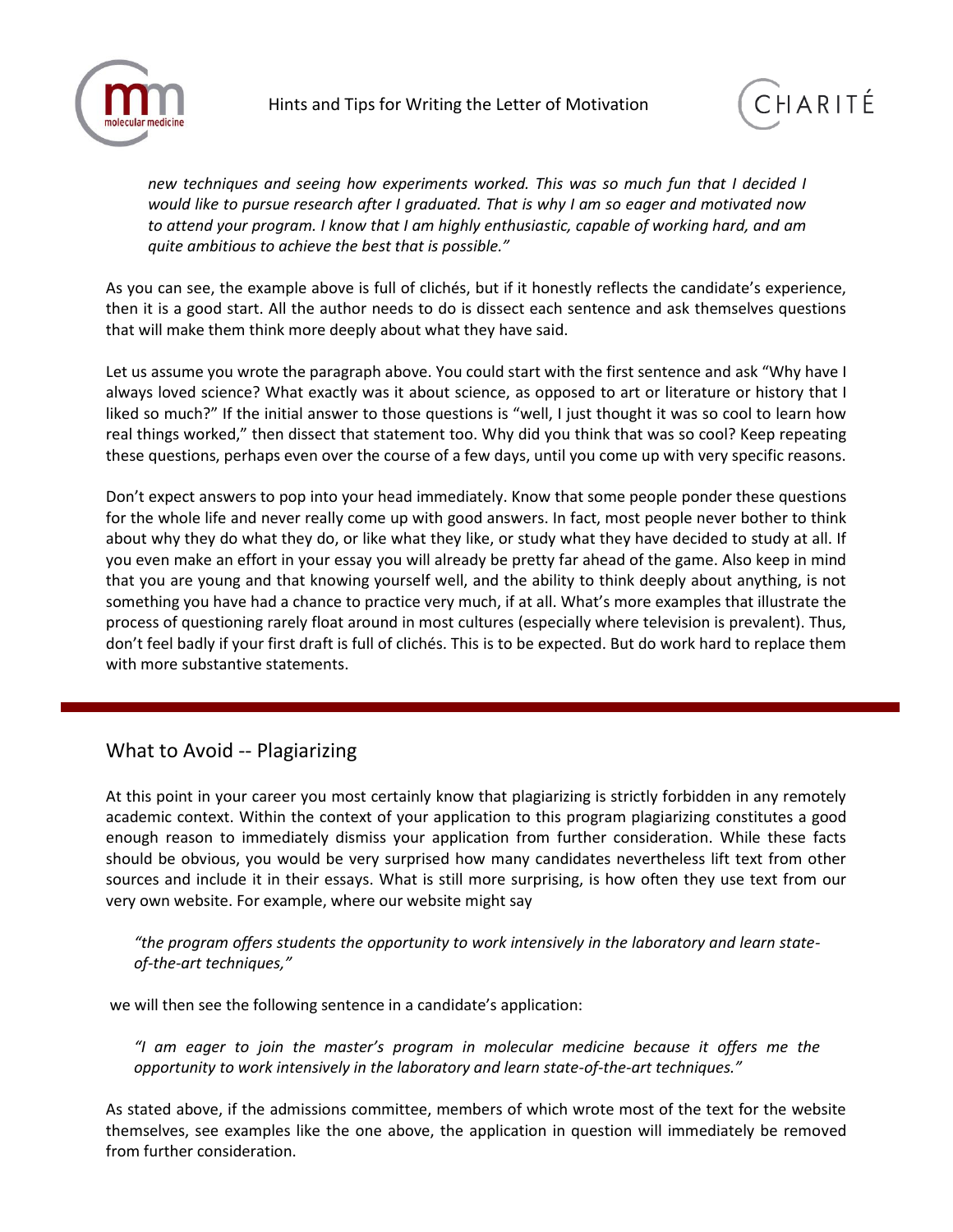



#### What to Avoid -- Religious Motivations

Some of the candidates for our program come from religious backgrounds. Often these applicants feel especially motivated by their deep religious beliefs. Such beliefs may be highly inspirational and sometimes enable students to achieve what might otherwise not have been possible for them. If this is the case for you then you may be inclined to base your essay on your religious motivations. While this would certainly be an honest approach, nevertheless, it should be avoided. The admissions committee is strictly interested in your intellectual motivations. The more you emphasis other sources of motivation, the less impressed they will be by your intellectual motivations, and the less likely it is that you will be accepted to this program. Furthermore, any discussion of religion opens up the possibility that the reader of your essay has strong and opposing beliefs. If this happens then you run the risk of having your application rejected for differences of opinion that actually have nothing to do with your ability to perform well in our program. Thus, while it may well be that you feel guided and inspired by your religion, and that these beliefs do indeed help you significantly, you should not discuss them in your letter of motivation. Stick to your intellectual interests in scientifically related topics.

#### What to Avoid -- Altruistic Motivations

Many applicants feel deeply motivated by their altruistic intentions. For example, they have witnessed first-hand human suffering due to a particular disease and now they feel highly inspired to pursue research that might provide a cure. Or they come from a country that lacks sufficient medical treatment facilities and/or knowledge and they would like to study in Germany so that they can return to their home countries and develop more medical infrastructures. As with the religious motivations discussed above, these types of altruistic motivations may have been a strong motivating factor for you in your studies so far. They may be a significant reason for the success you have experienced in your academic work. Thus you may be highly tempted to include a discussion of these motivations, or indeed base your entire essay around this source of motivation. However, we strongly discourage you from doing so for two reasons. The first is that these essays tend to sound like clichés, which, as discussed above, are very much to be avoided. It is extremely difficult to write about altruistic motivations without sounding like a television commercial. What's more, they also tend to sound like childish clichés and can give the impression that you are not mature enough to handle the considerable pressures involved in our intensive program.

The second and more important reason is that the admissions committee is much more interested in your mind than your heart. They want to know your intellectual reasons for wanting to attend this program, not your sentimental reasons. This is not to say that emotions cannot play a very significant role in motivating you (in fact, they most certainly do, whether you know it or not). But if you emphasize your emotional reasons for wanting to study molecular medicine, then your intellectual reasons will slip downwards in importance. The admissions committee is only interested in your intellectual motivations! Romantic notions will not impress them at all. In fact, your application will probably be rejected because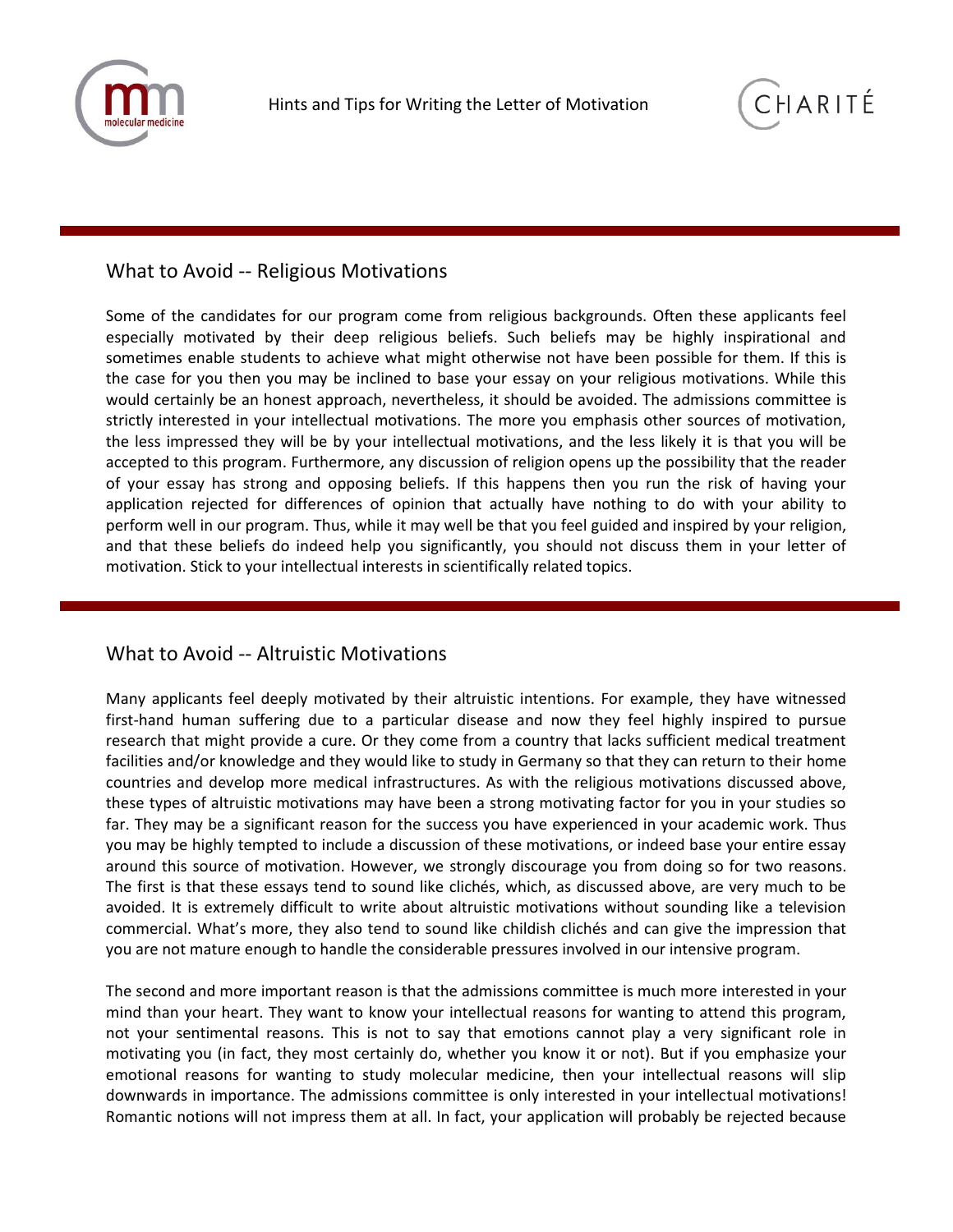



the admissions committee may conclude that, while you are intelligent enough, with such a sensitive orientation, you may not survive in a rigorous academic environment.

## What to Avoid – Childhood Experiences

Many applicants focus the first paragraph of their essays on events that took place before they went to university. This approach is understandable because we are interested in your background, and since most of our applicants are under 27, most of their life up until now was their childhood. Nevertheless, given that the admissions committee is only interested in your intellectual motivations, pretty much anything you might say about your childhood is not of interest to them. On the contrary, mentions of teachers you had in school who particularly inspired you, or significant family events that took place when you were young, make you sound childish and detract from the overall mature, professional, intellectually inspired picture you probably want to paint of yourself.

## What to Avoid -- The verb "to be," in all its forms

If you think you are done, set your essay aside for a day or two. Only after a day or two pick it up again and re-read it. This time as you read just look at your verbs and adjectives. Any sentence that contains the verb "to be" in some form or another (but especially "is," "are," and "was") should be re-written, no, "qualifies as a candidate for re-writing." The relatively boring verbs "to make," "to have," and "to do," generally qualify as well.

Be aware as you change your verbs that this is not simply a matter of replacing one verb with another. If it were that easy then the world would be full of famous writers. Rather, you need to rethink the sentence completely. Many people find this a nearly impossible task and give up rather quickly, which is understandable. However, if you break up the process into two steps it becomes significantly easier. In the first step, just think of verbs that in some sense convey the meaning you might want to get across. Only after you have generated a list of potential verbs, is it worth it to pick one and then consider how you might want to rewrite the sentence.

## Before and After – Drafts that illustrate the process

Now that you have read all the tips, take a look at the following example of an adequately written paragraph and the drafts that follow to improve it. Here you will see the suggestions described above put into practice.

#### **Draft One**

*My biology courses were especially interesting. The topics related to cancer were among my favorites. The related research project was also extremely fascinating. In the lab I was thrilled to be*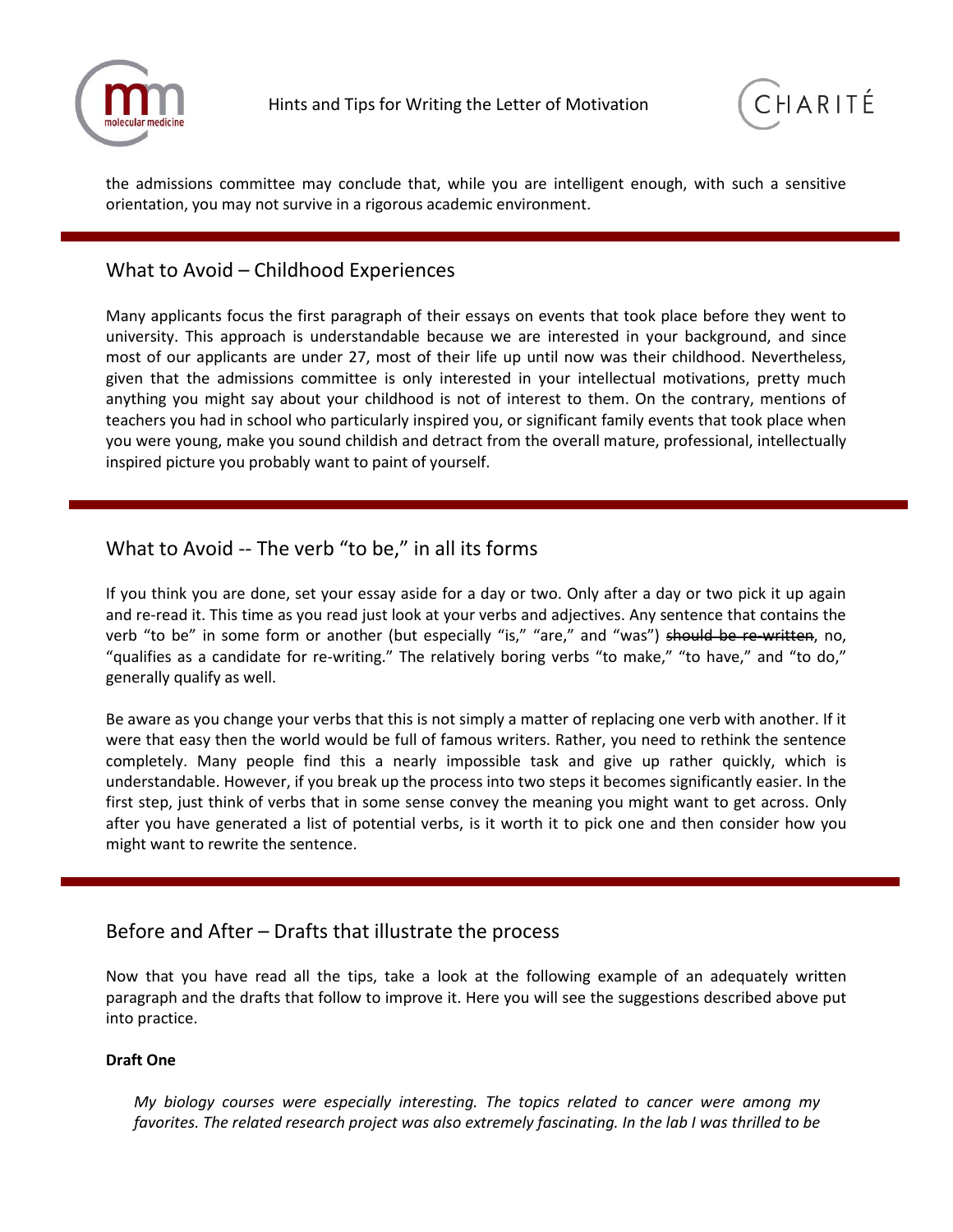



*working with cell cultures. At first the techniques involved were difficult, but I was stubborn in my wish to be very good, and finally I was successful.*

Not a bad paragraph, but it could be so much better with some attention to the verbs. Look at the next version and notice the verbs.

#### **Draft Two**

*At university my biology courses captivated my interest the most. In particular, the topics related to cancer engaged me and emerged as my favorites. Working with cell cultures in a related research project thrilled me too. Initially I found the steps involved extremely difficult, but with stubborn persistence I finally mastered the procedure.*

Obviously the verbs in the second draft add spice to an otherwise boring paragraph. However, adding details that **show** the facts, rather than just **telling** them, would enhance the text even more. Why was the author especially captivated by her biology courses? Why did the topics related to cancer engage her more than the others? How did that engagement manifest itself in concrete terms? Why was working with cell cultures so thrilling? Answers to these questions could lead to a third draft like the one below

#### **Draft Three**

*At university my biology courses captivated my interest the most, not only because the facts themselves interested me, but also because behind each fact lurked the fascinating detective story of its discovery. I found the topics related to cancer especially engaging. Here, the complexity of the mechanisms involved presented a particularly compelling drama, and one filled with plenty of remaining mysteries. Working with cell cultures in a related research project thrilled me too as I*  had always read about the technique but had never had the opportunity to perform it myself. *Initially I stumbled a great deal. But with stubborn persistence I finally mastered the procedure and in the end achieved the best results in my group.*

Now this text is beginning to show the reader something about how enthusiastically this person ticks. The description of facts as "lurking" in a mysterious detective story **shows** the reader that she is highly engaged in the subject matter. This is much better than the second draft where she simple **tells** us that she is engaged. Likewise, when she tells us that she had always read about the techniques and now finally was able to perform them herself, she is **showing** us how enthusiastic she is about the work in the lab, not just telling us. One gets the impression that here is someone who is so excited about cell culture that she could hardly wait for the opportunity to perform the technique herself.

Adding specific details about her experience also adds significant flavor to an otherwise bland paragraph. When she concludes the paragraph with a statement about her modest success, the reader senses that she is proud, and that is because, small as her success might have been, it is obviously quite meaningful to her. With this little fact she shows the reader a budding scientist who will be committed to her work. These words are much more convincing than is she had just written "I am very enthusiastic and will show a great deal of commitment to my work if you accept me to your prestigious program."